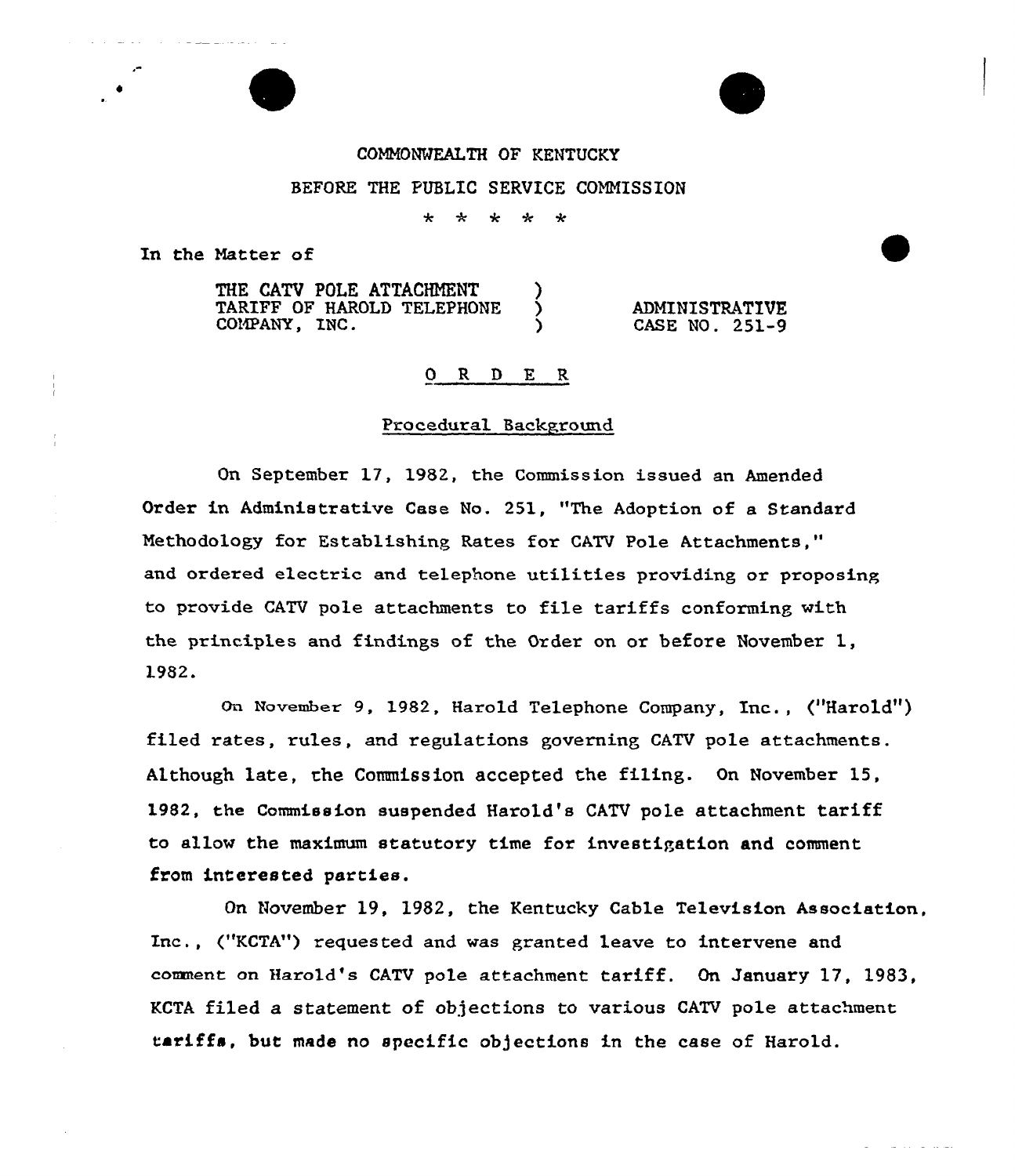The Commission considers the matter of Harold's CATV pole attachment tariff submitted for final determination.

#### Findings

The Commission, having considered the evidence of record and being advised, is of the opinion and finds that:

1. Harold's rules and regulations governing CATV pole attachments conform with the principles and findings of the Commission's Amended Order in Administrative Case Ho. 251, and should be approved, except as follows:

(a} Harold did not file a rule or regulation governing CATV anchor attachments. The Commission advises Harold that it is not required to provide CATV anchor attachments. However, in the event Harold provides or plans to provide CATV anchor attachments, it should file a CATV anchor attachment rate, along with appropriate cost information.

{b} At page 2, section 3.1, the Commission advises Harold that the service requirements of a CATV operator cannot be subordinated to the service requirements of other customers. If pole attachment space is available or can be made available, then Harold cannot deny service to a CATV operator. Therefore, the non-interference clause of this regulation and any similar statements elsewhere in the tariff should be deleted.

(c) At page 5, section 6.2, page 6, section 6.4, and where it may occur elsewhere in the tariff, Harold should define the meaning of "reasonable cause."

 $-2-$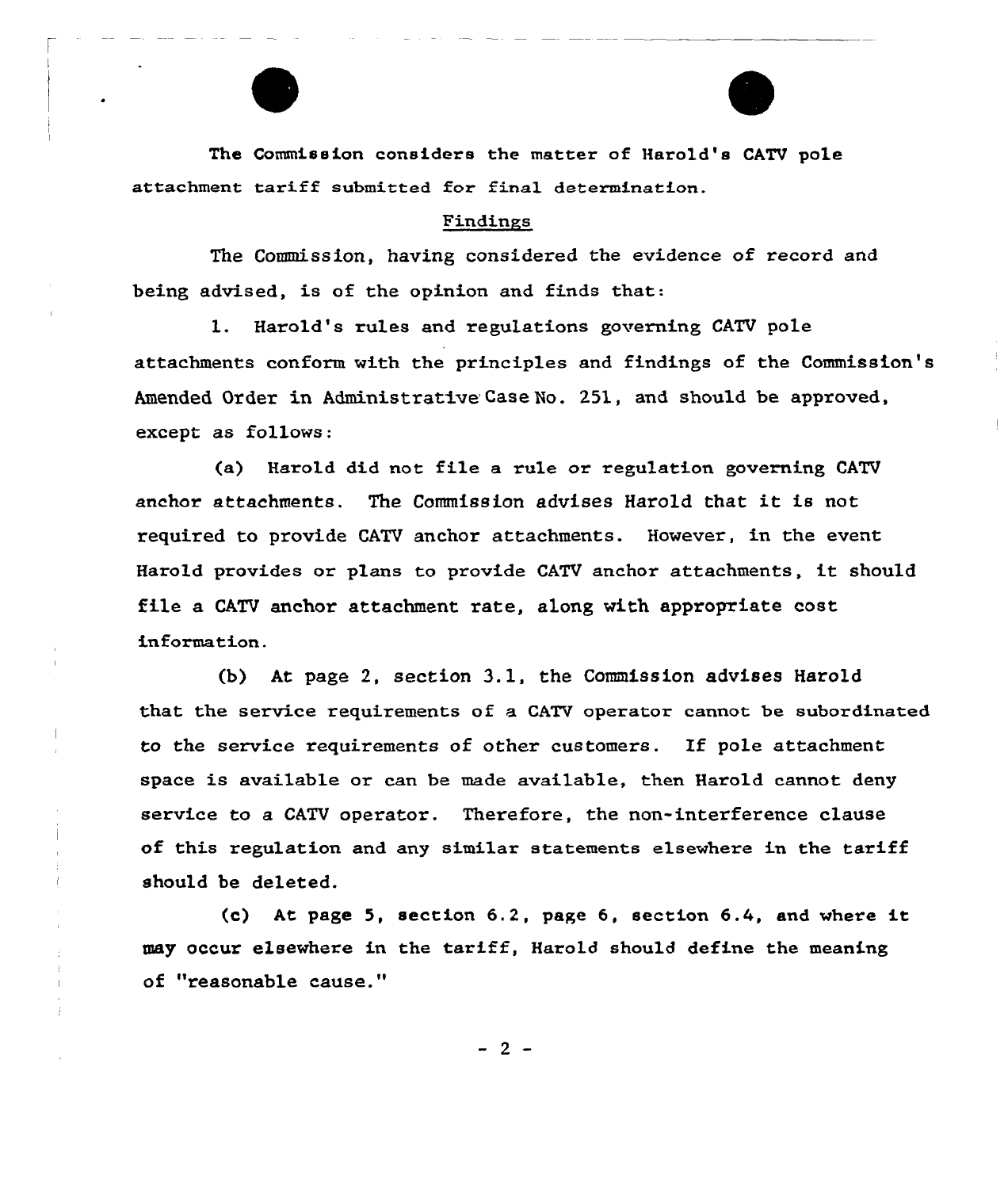(d) At page 11, section 10.5, the Commission advises Harold that it may establish conditions on the assignment, transfer, or subletting of the right to make CATV pole attachments, but cannot infringe on the right of a CATV operator to dispose of CATV property.

2. Harold failed to provide sufficient information to verify its calculations of embedded pole cost. Therefore, Harold should file information from plant records or another reliable source showing the number of 30-foot, 35-foot, 40-foot, and 45-foot poles in service, and related pole investment. The information should be classified according to vintage year. Also, any discrepancy between the total number of poles shown in the calculations of embedded pole cost and the total number of poles shown in the 1981 Annual Report should be explained.

3. Harold failed to provide sufficient information to verify a CATV conduit usage rate. Rates may not be calcu1ated on an individual basis at the time of application. Therefore, Harold should file information from plant records or another reliable source sufficient to establish a CATV conduit usage rate, calculated consistent with the Commission's Amended Order in Administrative Case No. 251.

4. Harold's calculation of its annual carrying charge should be modified as fo11ows:

(a) The cost of money component should be deleted, because the cost of debt was included in the Last rate of return authorized by the Commission, in Case No. 8137, "Adjustment of Rates of Harold Telephone Company, Inc. "

 $-3 -$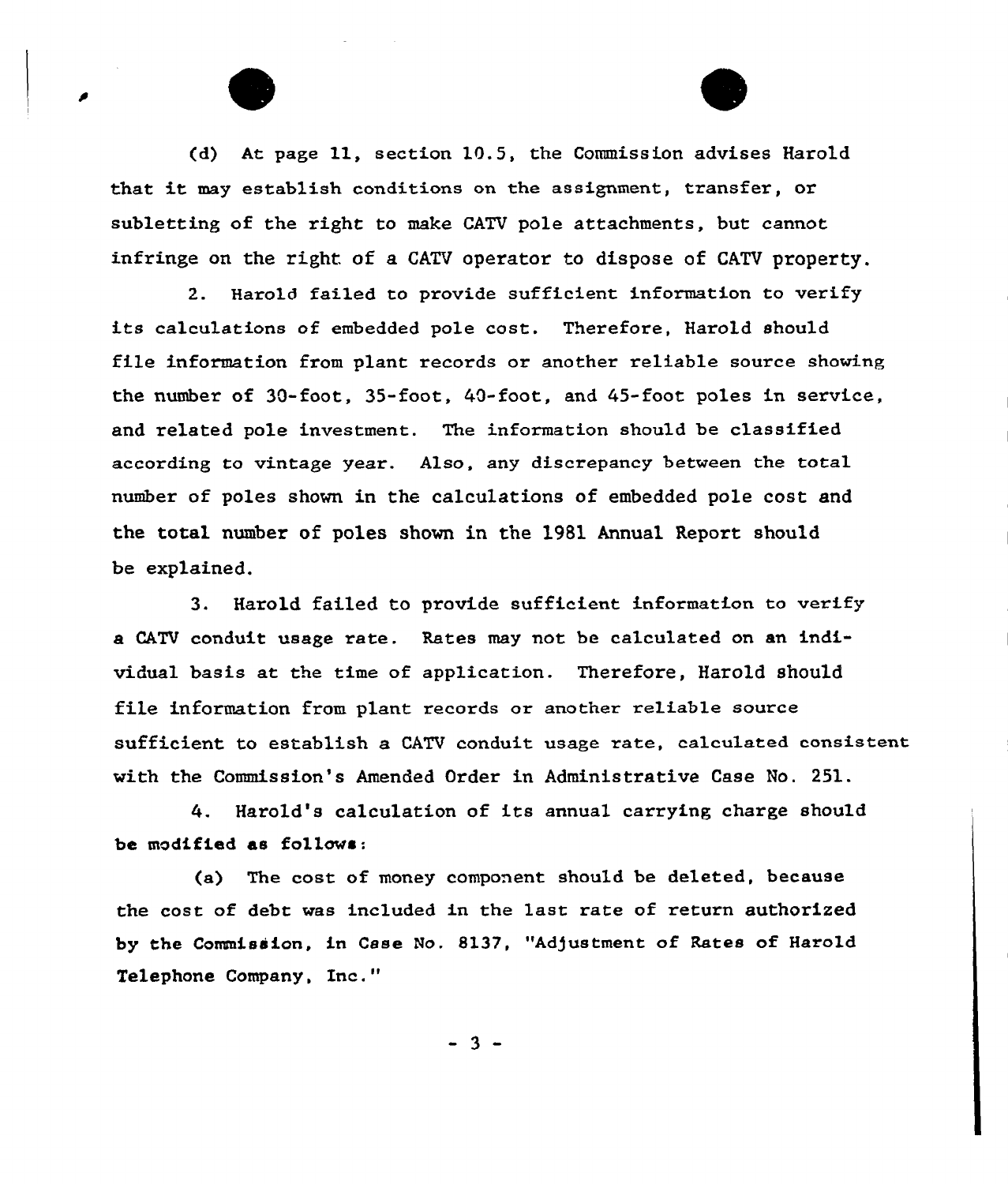(b) The administration and overhead should be 8.15 percent, as calculated from the 1981 Annual Report.

(c) The maintenance component should be 1.81 percent, as calculated from the 1981 Annual Report. The maintenance component should be based on the most recent available information. It should not be calculated as a 5-year average or inflated.

(d) The tota1 annual carrying charge should be 23.86 percent, based on calculations from the 1981 Annual Report and the Commission's Oxdex in Case No. 8137.

4. Harold should be allowed to substitute 1982 Annual Report information to adjust its annual carrying charge from the level stated in this Order, if the infoxmation is available and filed with the Commission. Furthermore, any adjusted calculations of the annual carrying charge should be made as outlined in Attachment 1 to this Order, unless a specific deviation is requested and reasonable cause is demonstrated.

## Orders

IT IS THEREFORE ORDERED that Harold's CATV pole attachment tariff as filed with the Commission on November 9, 1982, be and it hereby is denied.

IT IS FURTHER ORDERED that Harold shall file revised rates, rules, and regulations governing CATV pole attachments with the Commission within 30 days from the date of this Order, and that the revised rates, rules, and regulations shall conform with the findings of this Order.

-4-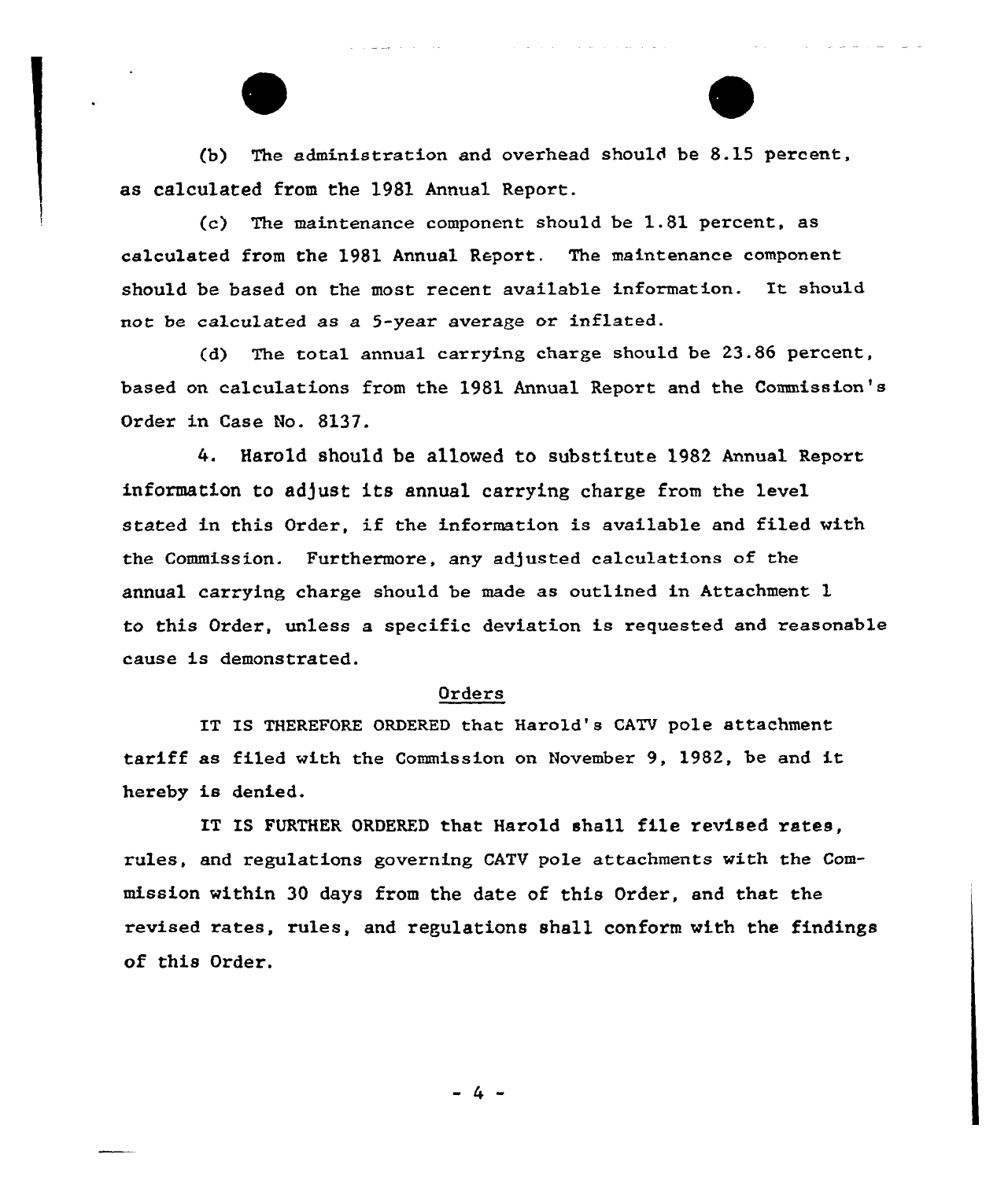IT IS FURTHER ORDERED that Harold shall file information as outlined in this Order concerning embedded pole cost, at the same time it files its revised rates, rules, and regulations.

Done at Frankfort, Kentucky, this 31st day of March, 1983.

20 SERVICE COMMISSION PUBI  $\overline{\text{C}^{\text{max}}$ rman

force Vice Chairman

 $\overline{\mathrm{Comm}}$ 

ATTEST:

**Secretary**